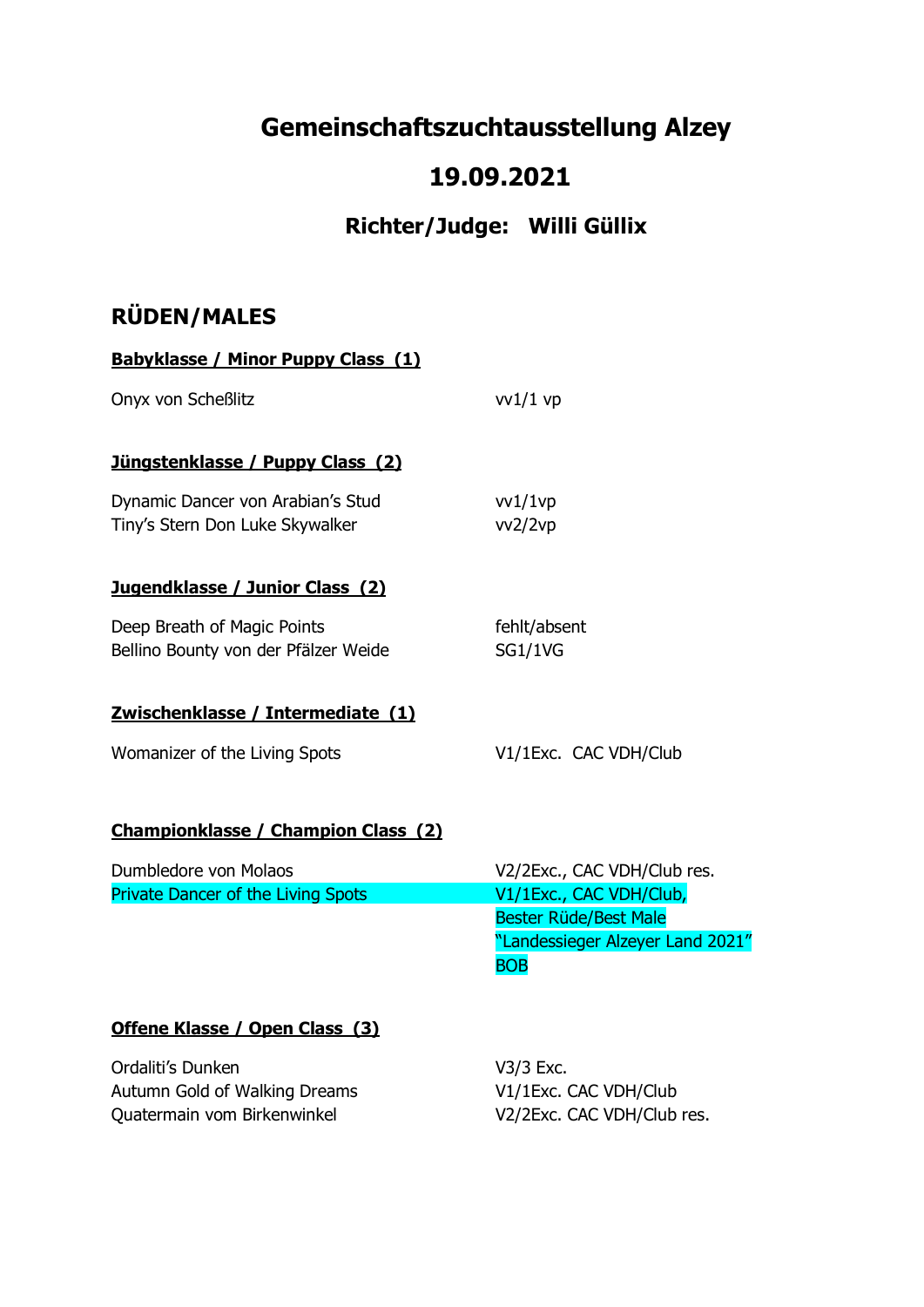## **HÜNDINNEN/FEMALES**

### **Veteranenklasse / Veteran Class (3)**

| Christi ORMOND Incognito Celebrity    | fehlt/absent                |
|---------------------------------------|-----------------------------|
| Comtess Cleopatra of Haddon Hall      | fehlt/absent                |
| Unbreakable Soul vom Teutoburger Wald | V1/1Exc., Vet.CAC VDH/Club  |
|                                       | Bester Veteran/Best Veteran |

#### **Babyklasse / Minor Puppy Class (2)**

| Grace von der Köngernheimer Höhe | vv1/1vp |
|----------------------------------|---------|
| Sunny Vercana                    | vv2/2vp |

#### **Jüngstenklasse / Puppy Class (1)**

| Somora's Treasure Of Tramac |  |  |  |
|-----------------------------|--|--|--|
|-----------------------------|--|--|--|

fehlt/absent

#### **Jugendklasse / Junior Class (4)**

| Somora's Sugar Fairy           | V2/2Exc., JCAC VDH/Club res.       |
|--------------------------------|------------------------------------|
| Francesca Crusta von Molaos    | ohne Bewertung/not judgable        |
| Amber aus dem Tupfenparadies   | SG3/3VG                            |
| Myluna vom Berghof Engelsbrand | V1/1Exc., JCAC VDH/Club            |
|                                | <b>Bester Junghund/Best Junior</b> |

#### **Zwischenklasse / Intermediate (5)**

Stella vom Birkenwinkel V3/3Exc. Angel Eyes vom Baybachtal V2/2Exc., CAC VDH/Club res. Close To Me of Magic Points **Fehlt/absent** Somora's Song of the Forrest fehlt/absent Walk on the Wild Side of the Living Spots V1/1Exc., CAC VDH/Club

#### **Championklasse / Champion Class (2)**

| Red Hot Chili Pepper of the Living Spots | V1/1Exc., CAC VDH/Club,            |
|------------------------------------------|------------------------------------|
|                                          | Beste Hündin/Best Female           |
|                                          | "Landessiegerin Alzeyer Land 2021" |
|                                          | <b>BOS</b>                         |
| Insa vom Hause Fiedanu                   | V2/2Exc., CAC VDH/Club res.        |